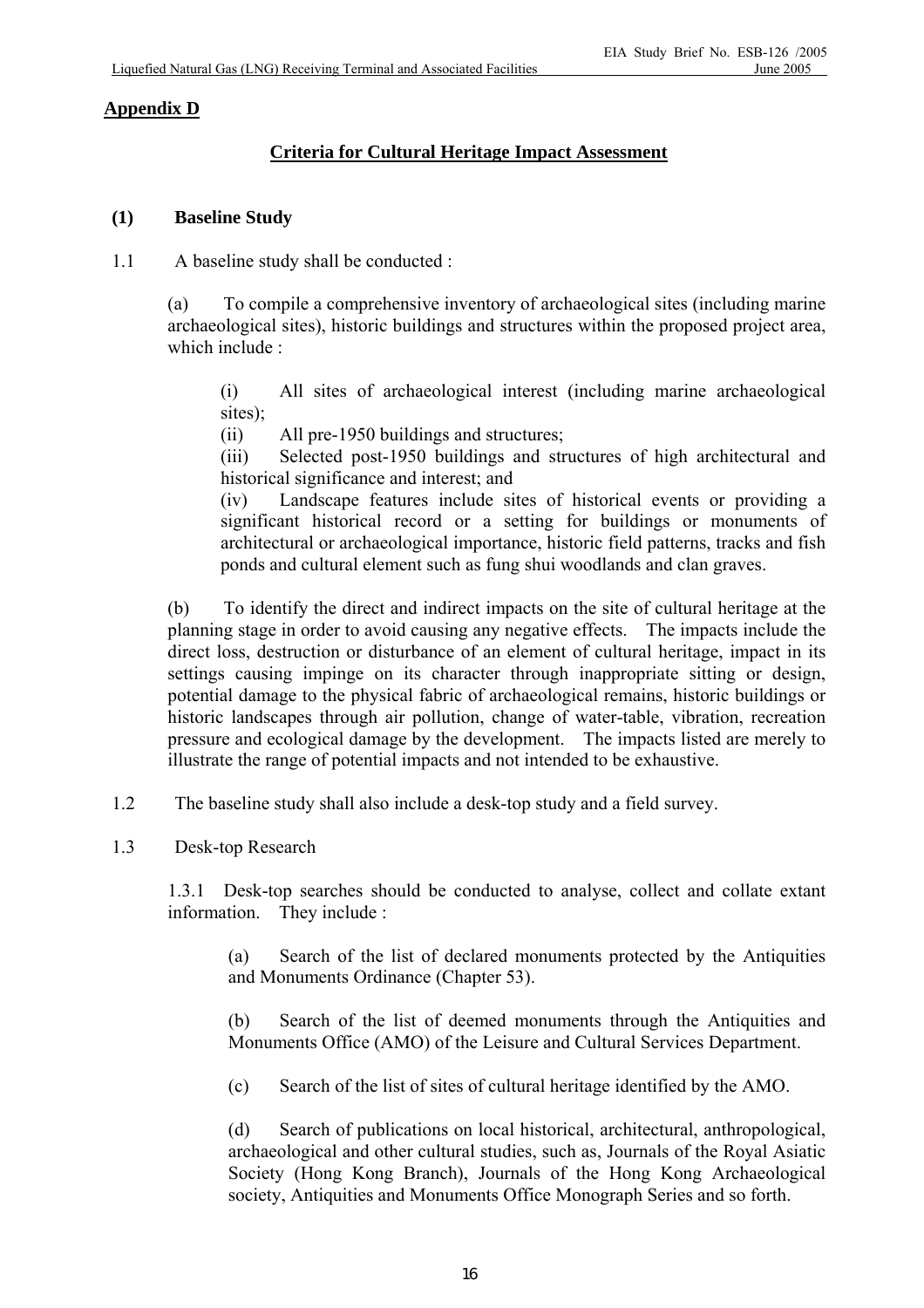(e) Search of other unpublished papers, records, archival and historical documents through public libraries, archives, and the tertiary institutions, such as the Hong Kong Collection and libraries of the Department of Architecture of the University of Hong Kong and the Chinese University of Hong Kong, Public Records Office, photographic library of the Information Services Department and so forth.

 (f) Search of any other unpublished archaeological investigation and excavation reports kept by the AMO.

 (g) Search of historical documents in the Public Records Office, the Land Registry, District Lands Office, District Office and the Hong Kong Museum of History and so forth.

 (h) Search of cartographic and pictorial documents. Maps of the recent past searched in the Maps and Aerial Photo Library of the Lands Department.

 (i) Study of existing Geotechnical information (for archaeological desk-top research).

- (j) Discussion with local informants.
- 1.4 Field Evaluation

 1.4.1 The potential value of the development site with regard to the cultural heritage could be established easily where the site is well-documented. However, it does not mean that the site is devoid of interest if it lacks information. In these instances, a site visit combined with discussions with appropriate individuals or organisations should be conducted by those with expertise in the area of cultural heritage to clarify the position.

1.4.2 Historic buildings and structures survey

 (a) Field scan of all the historic buildings and structures within the project area.

 (b) Photographic recording of each historic building or structure including the exterior (the elevations of all faces of the building premises, the roof, close up for the special architectural details) and the interior (special architectural details), if possible, as well as the surroundings of each historic building or structure.

 (c) Interview with local elders and other informants on the local historical, architectural, anthropological and other cultural information related to the historic buildings and structures.

(d) Architectural appraisal of the historic buildings and structures.

1.4.3 Archaeological Survey

 A detailed archaeological field evaluation programme should be designed to assess the archaeological potential of the project area. The programme should clearly elaborate the strategy and methodology adopted, including what particular question(s)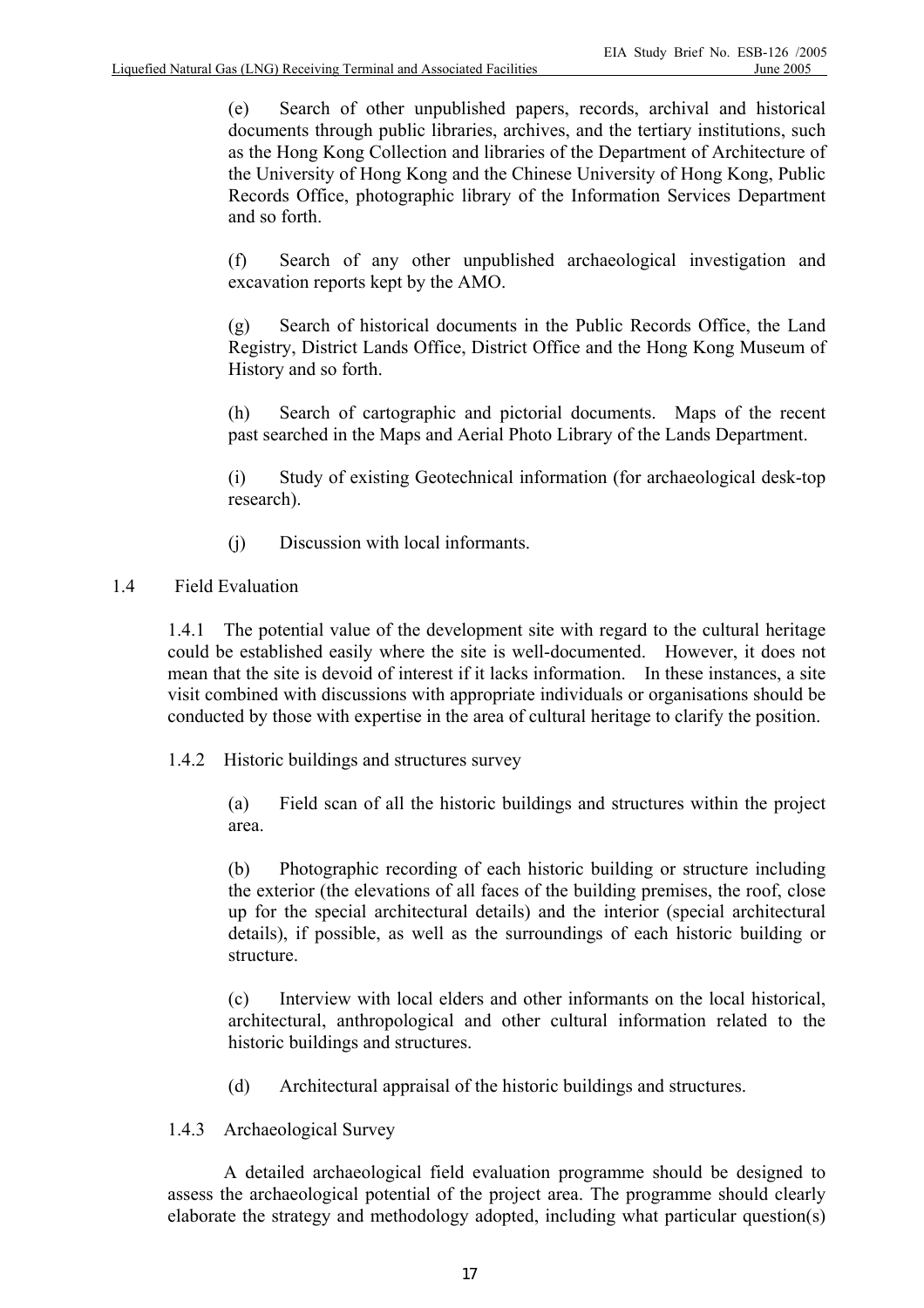can be resolved, how the archaeological data will be collected and recorded, how the evidence will be analysed and interpreted and how the archaeological finds and results will be organized and made available. Effective field techniques should also be demonstrated in the programme such as the following (but not limited to):

(a) Definition of areas of natural land undisturbed in the recent past.

 (b) Field scan of the natural land undisturbed in the recent past in detail with special attention paid to areas of exposed soil which were searched for artifacts.

 (c) Conduct systematic auger survey/shovel testing at 20m interval to establish the horizontal spread of cultural materials deposits.

 (d) Excavation of test pits to establish the vertical sequence of cultural materials. The hand digging of  $1 \times 1$ m or  $1.5 \times 1.5$ m test pits to determine the presence or absence of deeper archaeological deposits and their cultural history.

 1.4.4 If the field evaluation identifies any additional sites of cultural heritage within the study area which are of potential historic or archaeological importance and not recorded by AMO, the office should be reported as soon as possible. The historic and archaeological value of the items will be further assessed by the AMO.

1.5 The Report of Baseline Study

 1.5.1 The study report should have concrete evidence to show that the process of the above desk-top and field survey has been satisfactorily completed. This should take the form of a detailed inventory of the sites of cultural heritage supported by full description of their cultural significance. The description should contain detailed geographical, historical, archaeological, architectural, anthropological, ethnographic and other cultural data supplemented with illustrations below the photographic and cartographic records.

1.5.2 Historic Buildings and Structures

 (a) A map in 1:1000 scale showing the boundary of each historic building or structure.

(b) Photographic records of each historic building or structure.

 (c) Detailed record of each historic building or structure including its construction year, previous and present uses, architectural characteristics, as well as legends, historic persons and events, and cultural activities associated with the structure.

## 1.5.3 Archaeological Sites

 (a) A map showing the boundary of each archaeological site as supported and delineated by field walking, auguring and test-pitting;

 (b) Drawing of stratigraphic section of test-pits excavated which shows the cultural sequence of a site.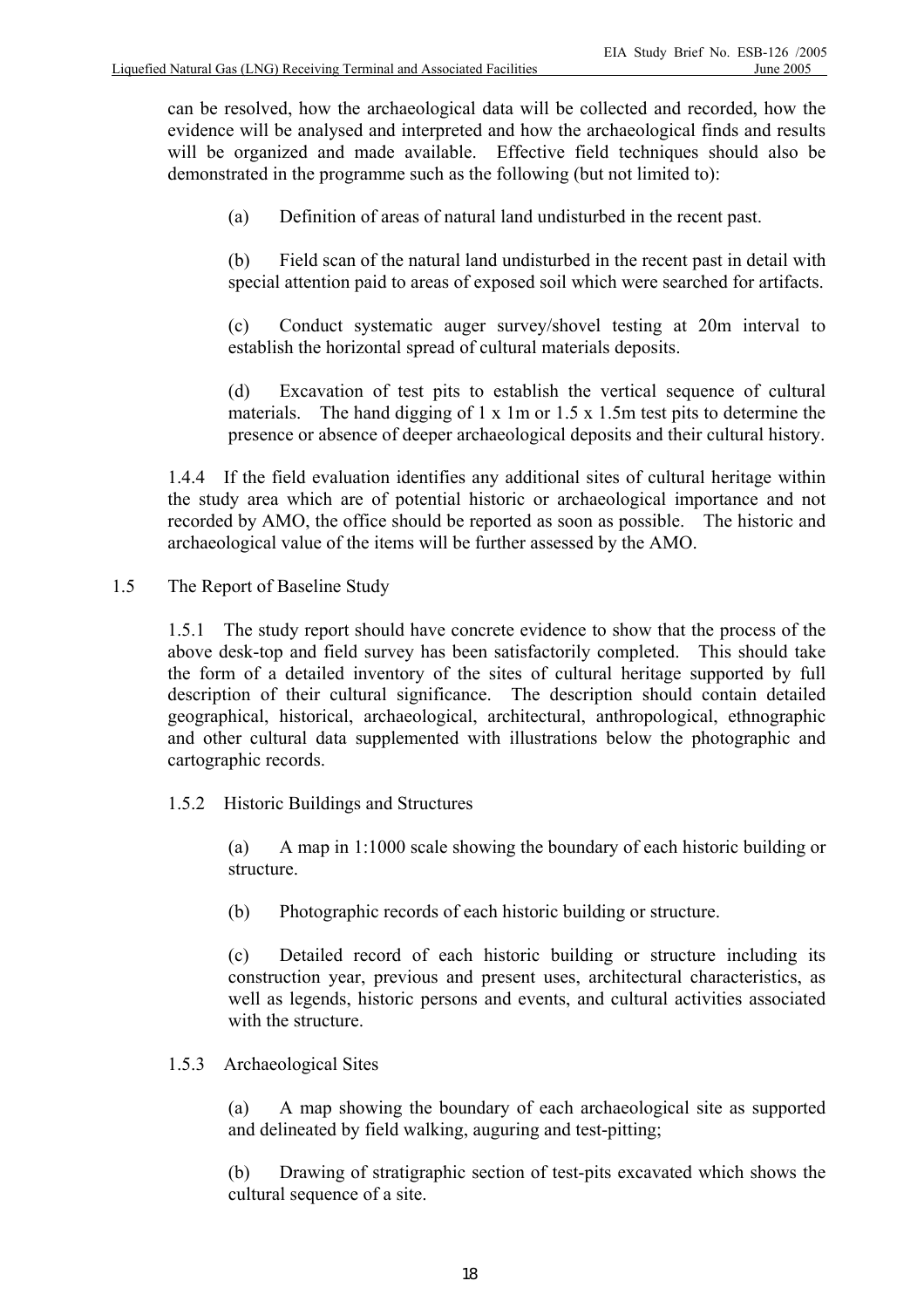1.5.4 A full bibliography and the source of information consulted should be provided to assist the evaluation of the quality of the evidence. It is expected that the study and result are up to an internationally accepted academic and professional standard.

## **(2) Impact Assessment**

- 2.1 Culture heritage impact assessment must be undertaken to identify the impacts of the sites of cultural heritage which will be affected by the proposed development subject to the result of desktop research and field evaluation. The prediction of impacts and an evaluation of their significance must be undertaken by an expert in cultural heritage. During the assessment, both the direct impacts such as loss or damage of important features as well as indirect impacts such as change of water table levels which may affect the preservation of the archaeological and built heritage in situ should be stated. A detailed description and plans should be provided to elaborate to what extent the site of cultural heritage will be affected.
- 2.2 Preservation in totality must be taken as the first priority. Please refer to paragraph 4.3.1(c), item 2 of Annex 10, items 2.6 to 2.9 of Annex 19 and other relevant parts of the Technical Memorandum on Environmental Impact Assessment Process for the detailed requirements of the impact assessment.
- (3) Mitigation Measures
- 3.1 It is always a good practice to recognise the site or monument early in the planning stage and site selection process, and to avoid it, i.e. preserve it in-situ, or leaving a buffer zone around the site. Built heritage, sites and landscapes are to be in favour of preservation unless it can be shown that there is a need for a particular development which is of paramount importance and outweighs the significance of the heritage feature.
- 3.2 If avoidance of the cultural heritage is not possible, amelioration can be achieved by reduction of the potential impacts and the preservation of heritage features, such as physically relocating it. Measures like amendments of the sitting, screening and revision of the detailed design of the development are required to lessen its degree of exposure if it causes visual intrusion to the cultural heritage and affecting its character.
- 3.3 All the assessments should be conducted by an expert in cultural heritage and further evaluated and endorsed by the Antiquities and Monuments Office and the Antiquities Advisory Board.
- 3.4 Besides referring to paragraph 4.3.1(d), items 2.10 to 2.14 of Annex 19 and other relevant parts of the Technical Memorandum, proposals for mitigation measures should be accompanied with a master layout plan together with all detailed treatment, elevations, and landscape plan. A rescue programme, when required, may involve preservation of the historic building or structure together with the relics inside, and its historic environment through relocation, detailed cartographic and photographic survey or preservation of an archaeological site "by record", i.e. through excavation to extract the maximum data as the very last resort.
- 3.5 The programme for implementation of agreed mitigation measures should be able to be implemented. It is to be clearly stated in the EIA report, as required in Annex 20 of the Technical Memorandum. In particular, item 6.7 of Annex 20 requires to define